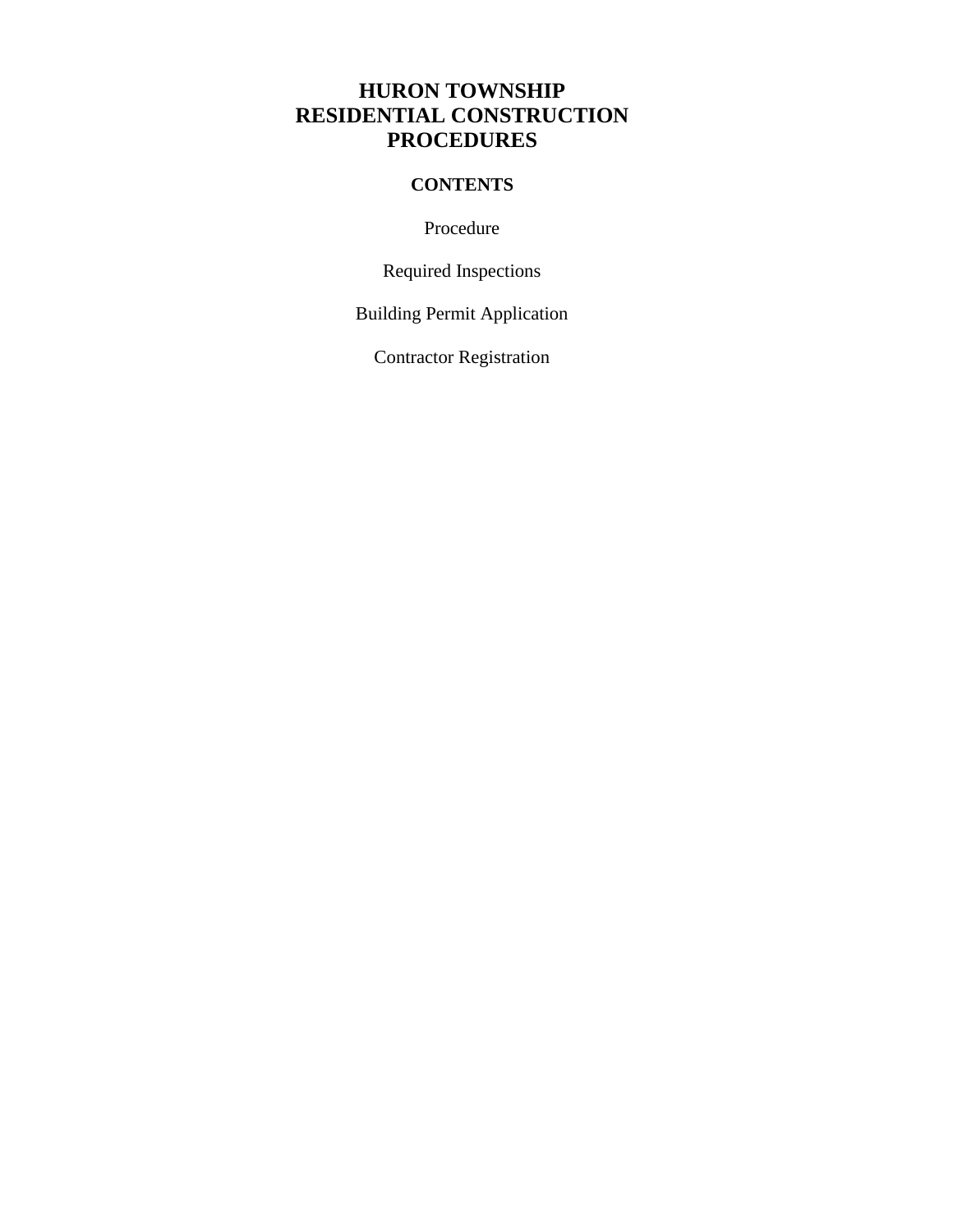## **HURON TOWNSHIP BUILDING DEPARTMENT RESIDENTIAL**

The following is the procedure being used when applying for a building permit for a residential project within the Huron Township Building Department jurisdiction. (Huron Twp., City of Huron, Milan Village, Margaretta Twp., Berlin Village, Oxford Twp., Castalia Village, and Bay View.) This procedure outlines your responsibility and the Building Department's timetable for the issuance of your permit.

The procedure is as follows:

- 1. The applicant shall secure the building/electrical permit application at the Building Department Office, 1820 Bogart Road, Huron, Ohio, ----(419) 433-2755 or through your Zoning Inspector. The permit application shall be returned to the office either personally or by mail. You are required to apply for your plumbing permit from the Erie County Health Department, Sandusky, Ohio.
- 2. All applicable questions on the permit must be answered fully and all required information must be submitted. If you find a question that is confusing or you don't know how to answer, please contact the Building Dept. office for assistance.
- 3. Your permit application will be reviewed by the Department within FIVE (5) work days from our receipt of the completed application. If there are questions, a problem is found with your application, or all the required information is not submitted as required, you will be contacted within this FIVE (5) day review period. If there is no problem with your completed application, the permit will be issued within SEVEN (7) days of the date it was received.
- 4. After your permit is issued, there are a number of "benchmarks" or important inspections required by the Department. These can be found on the "Required Inspections" section of this application packet. It is ultimately the owner's responsibility to assure that these inspections are performed.
- 5. If your project is within Huron Township, pay particular attention to the section of the application that asks about the driveway or street opening. Before any work is done in the right-of-way, you are required to secure a "street opening" permit from the applicable jurisdiction. Also, you are responsible for your mailbox. It must be installed using a "breakaway" design.
- 6. If, at any time during this procedure, you have a question or a problem arises, do not hesitate to contact this office at the above phone numbers.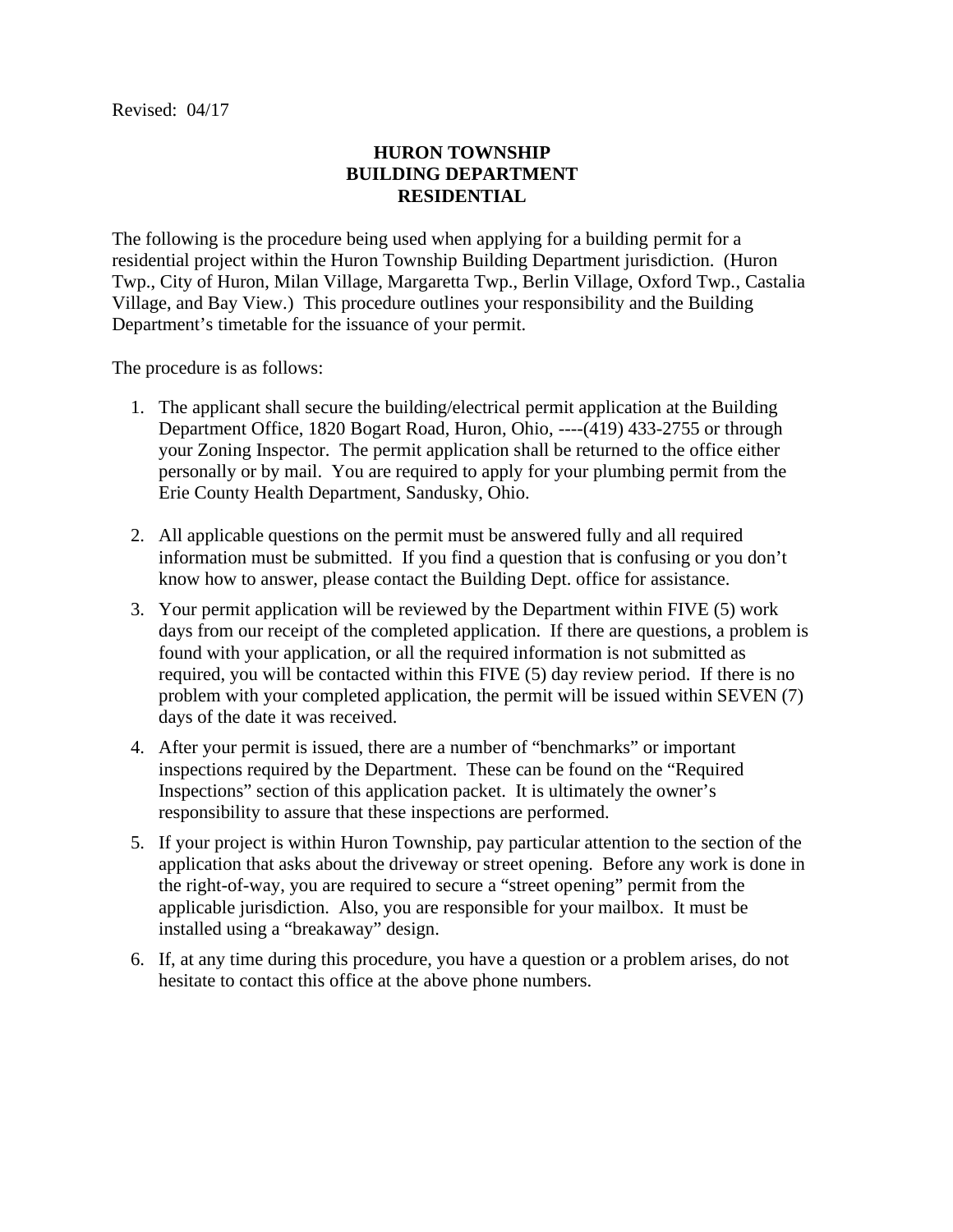## **KEEP THIS PAGE FOR YOUR REFERENCE**

# **HURON TOWNSHIP BUILDING DEPARTMENT REQUIRED INSPECTIONS**

The following inspections are required by the Building Department. It is ultimately the owner's responsibility to notify the Department when the structure or work is ready for inspection however, this notification will usually come from the contractor. The phone number of the Building Department is (419) 433-2755 and it is open from 7:30 AM – 3:30 PM on regular workdays. When you contact the Department for an inspection, it will be conducted as quickly as possible, depending on both yours and the Inspector's schedule.

The inspections are as follows:

| 1) Footers -   | After the excavation is prepared and the footers are formed but before |
|----------------|------------------------------------------------------------------------|
|                | they are poured.                                                       |
| 2) Foundations | As the foundation wall is being constructed.                           |
| 3) Framing -   | Before insulation and drywall while the walls are open and while all   |
|                | structural members can be examined.                                    |
| 4) Insulation  | Insulation before drywall and an insulation certificate.               |
| 5) Final       | Before the residence is occupied and after all aspects of the          |
|                | project are complete, including but not limited to; all plumbing       |
|                | and electrical completed, all smoke detectors are in place and         |
|                | operable, and sump pumps and other storm drainage is properly          |
|                | connected to the storm sewer system and/or yard drains. (Storm         |
|                | water must not be disposed of in the sanitary sewer system).           |

In addition to the above inspections, the Township requires electrical inspections. Final inspections are done at the time of the occupancy inspection by Building Department personnel. You are required to notify the inspectors and schedule inspections using the following numbers:

Electrical --- Steve Ritzenthaler (419) 357-1006 or Ron Tussing (419) 668-7688

If you have any questions, please contact the Building Department at the above phone number.

\*\*\*If any type of street opening is planned in a Huron Township street right-of-way, a street opening permit is required. (This includes driveways) This permit is secured from the Building Department if the work is being done in Huron Township. For work done in the City of Huron, Bay View, Village of Berlin Heights, Margaretta Twp., the Village of Milan, Oxford Twp., or Castalia Village, the permit must be secured from the zoning authority before the work is started. Should you fail to secure the required permit, the appropriate jurisdiction (Township/City/Village) could require removal of materials to the point that an inspection can be completed.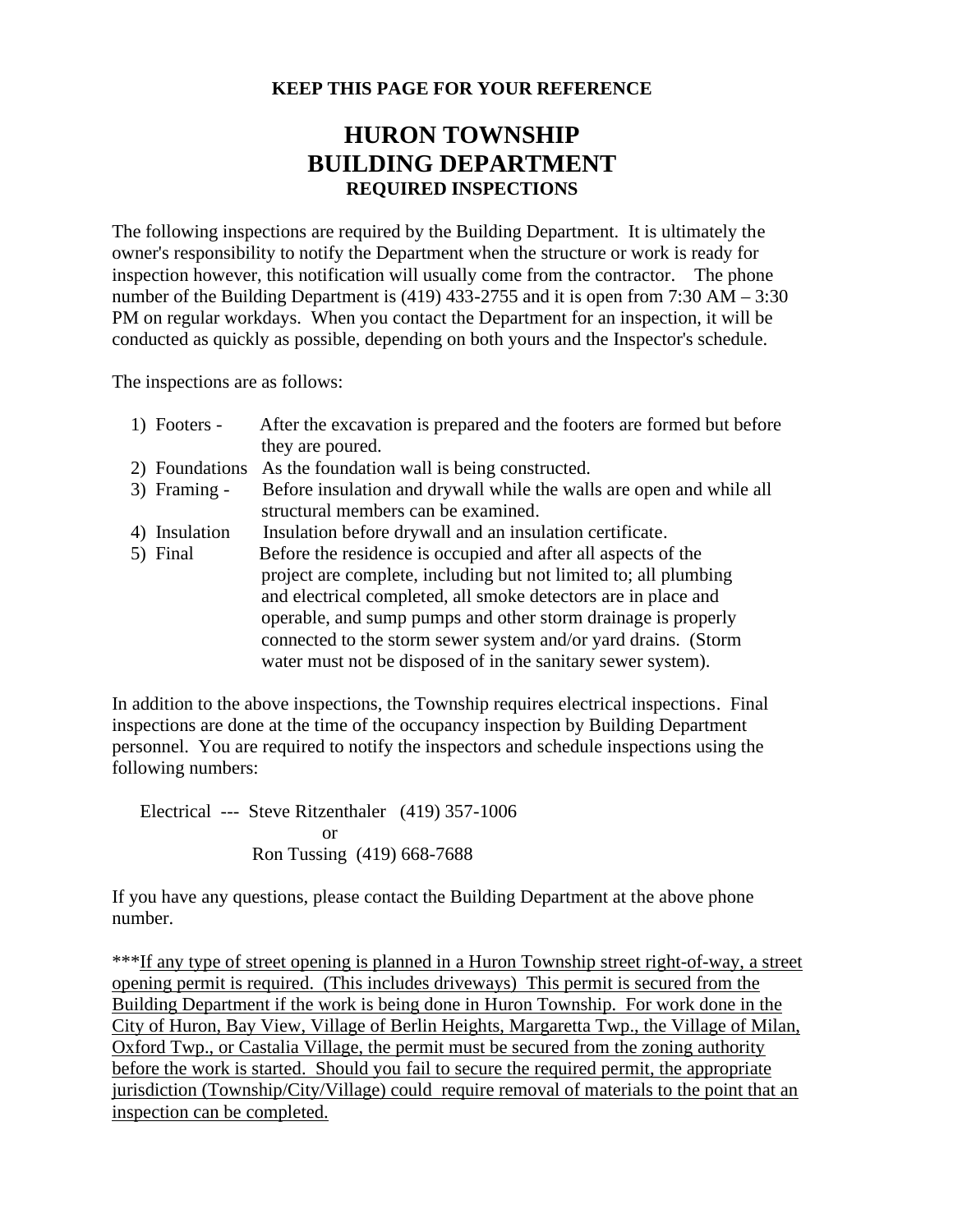# **HURON TOWNSHIP BUILDING PERMIT APPLICATION**

| Jurisdiction: Huron Twp. □ Huron City □ Milan Village □ Berlin Village □ Margaretta Twp. □                                                                                                                                          | Oxford Twp. $\square$ Castalia Village $\square$ Bay View $\square$<br>Groton Twp. $\square$ |  |
|-------------------------------------------------------------------------------------------------------------------------------------------------------------------------------------------------------------------------------------|----------------------------------------------------------------------------------------------|--|
| <b>Property Owner:</b>                                                                                                                                                                                                              |                                                                                              |  |
|                                                                                                                                                                                                                                     |                                                                                              |  |
|                                                                                                                                                                                                                                     |                                                                                              |  |
|                                                                                                                                                                                                                                     |                                                                                              |  |
| <b>Contractor:</b>                                                                                                                                                                                                                  |                                                                                              |  |
|                                                                                                                                                                                                                                     |                                                                                              |  |
|                                                                                                                                                                                                                                     |                                                                                              |  |
|                                                                                                                                                                                                                                     |                                                                                              |  |
| <b>Location of Project</b><br>Lot #: $\qquad \qquad$                                                                                                                                                                                |                                                                                              |  |
|                                                                                                                                                                                                                                     |                                                                                              |  |
| Addition/Remodeling Renovation 1 Other                                                                                                                                                                                              | <b>Project Description:</b>                                                                  |  |
| Building Use: Residence <b>E</b> Single Family <b>E</b> Two Family <b>E</b> Three Family <b>E</b>                                                                                                                                   |                                                                                              |  |
|                                                                                                                                                                                                                                     |                                                                                              |  |
|                                                                                                                                                                                                                                     |                                                                                              |  |
| If the project is in any jurisdiction, (other than Huron Township), an approved zoning<br>certificate must accompany this application.<br>Has the zoning certificate been issued by the appropriate jurisdiction and is it attached | <b>ZONING</b>                                                                                |  |
| to this application?    INC LES IN NO II                                                                                                                                                                                            |                                                                                              |  |
| <b>Huron Township Projects Only:</b><br><b>Setbacks:</b> (Required for all new structures and additions)                                                                                                                            |                                                                                              |  |
| (All of the above measurements shall be from the property line)                                                                                                                                                                     |                                                                                              |  |
|                                                                                                                                                                                                                                     |                                                                                              |  |
|                                                                                                                                                                                                                                     |                                                                                              |  |

**The project is non-structural and does not involve increasing the footprint of the building**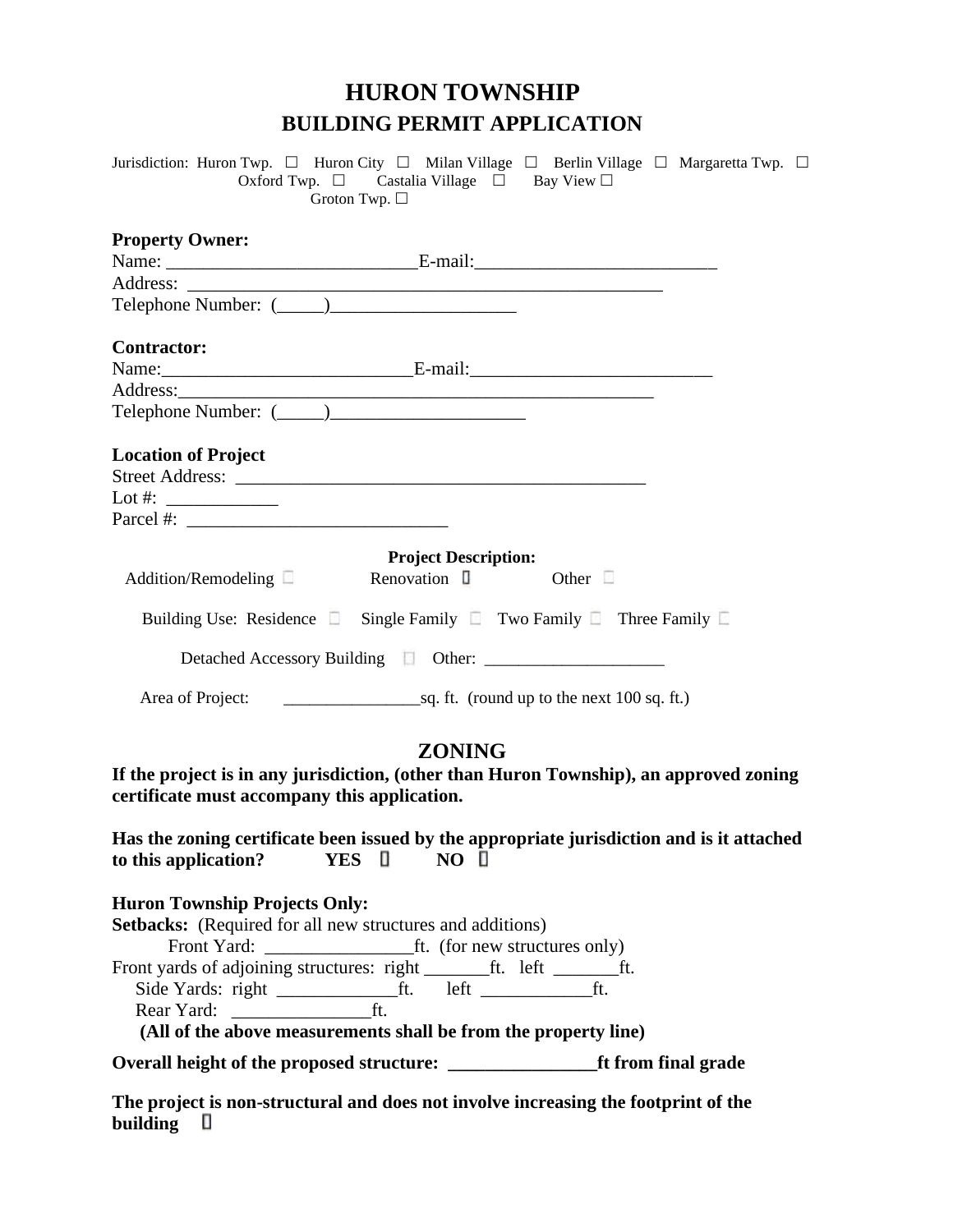## **HURON TWP. BLDG. APPLICATION #2**

|                                                             | What permits are being applied for:                                                                                                                                                                                                                                                                                             |
|-------------------------------------------------------------|---------------------------------------------------------------------------------------------------------------------------------------------------------------------------------------------------------------------------------------------------------------------------------------------------------------------------------|
|                                                             | Structural ■ Electrical ■ Temporary Electric □                                                                                                                                                                                                                                                                                  |
|                                                             | Value of the Work being Done: (excluding the lot) \$_____________________________<br>(round to the next \$1,000)                                                                                                                                                                                                                |
|                                                             | For all jurisdictions, a complete set of plans, specifications, Energy Code Compliance, and a site plan must<br>accompany this application. It is not necessary to submit complete electrical and plumbing plans.                                                                                                               |
| <b>CONSTRUCTION DETAILS:</b>                                | <b>FOOTERS</b>                                                                                                                                                                                                                                                                                                                  |
|                                                             | Reinforcing bars: yes $\Box$ no $\Box$                                                                                                                                                                                                                                                                                          |
|                                                             | <b>FOUNDATION WALL</b>                                                                                                                                                                                                                                                                                                          |
| Block $\Box$<br>Reinforcing $\Box$<br>No Reinforcing $\Box$ |                                                                                                                                                                                                                                                                                                                                 |
| Wall Height                                                 | <i>inches</i>                                                                                                                                                                                                                                                                                                                   |
| Poured Concrete □                                           | thickness of wall: $\frac{1}{\Box}$<br>$\frac{1}{\Box}$<br>$\frac{1}{\Box}$<br>$\frac{1}{\Box}$<br>$\frac{1}{\Box}$<br>$\frac{1}{\Box}$<br>$\frac{1}{\Box}$<br>$\frac{1}{\Box}$<br>$\frac{1}{\Box}$<br>$\frac{1}{\Box}$<br>$\frac{1}{\Box}$<br>$\frac{1}{\Box}$<br>$\frac{1}{\Box}$<br>$\frac{1}{\Box}$<br>$\frac{1}{\Box}$<br> |
|                                                             |                                                                                                                                                                                                                                                                                                                                 |
|                                                             | Anchor Bolts: (required 6" on center and within 12" of corners)                                                                                                                                                                                                                                                                 |
|                                                             | Does anchor bolt installation meets or exceed Code: yes $\Box$ no $\Box$                                                                                                                                                                                                                                                        |
|                                                             | *(difference of the height of the interior floor and exterior grade)                                                                                                                                                                                                                                                            |
|                                                             | <b>GENERAL FRAMING</b>                                                                                                                                                                                                                                                                                                          |
|                                                             | Are all the floor supports (beams and columns) properly secured to avoid displacement? Yes $\square$ No $\square$                                                                                                                                                                                                               |
| <b>Floor System:</b>                                        |                                                                                                                                                                                                                                                                                                                                 |
| 1 <sup>st</sup> Floor                                       |                                                                                                                                                                                                                                                                                                                                 |
|                                                             |                                                                                                                                                                                                                                                                                                                                 |
|                                                             |                                                                                                                                                                                                                                                                                                                                 |
|                                                             |                                                                                                                                                                                                                                                                                                                                 |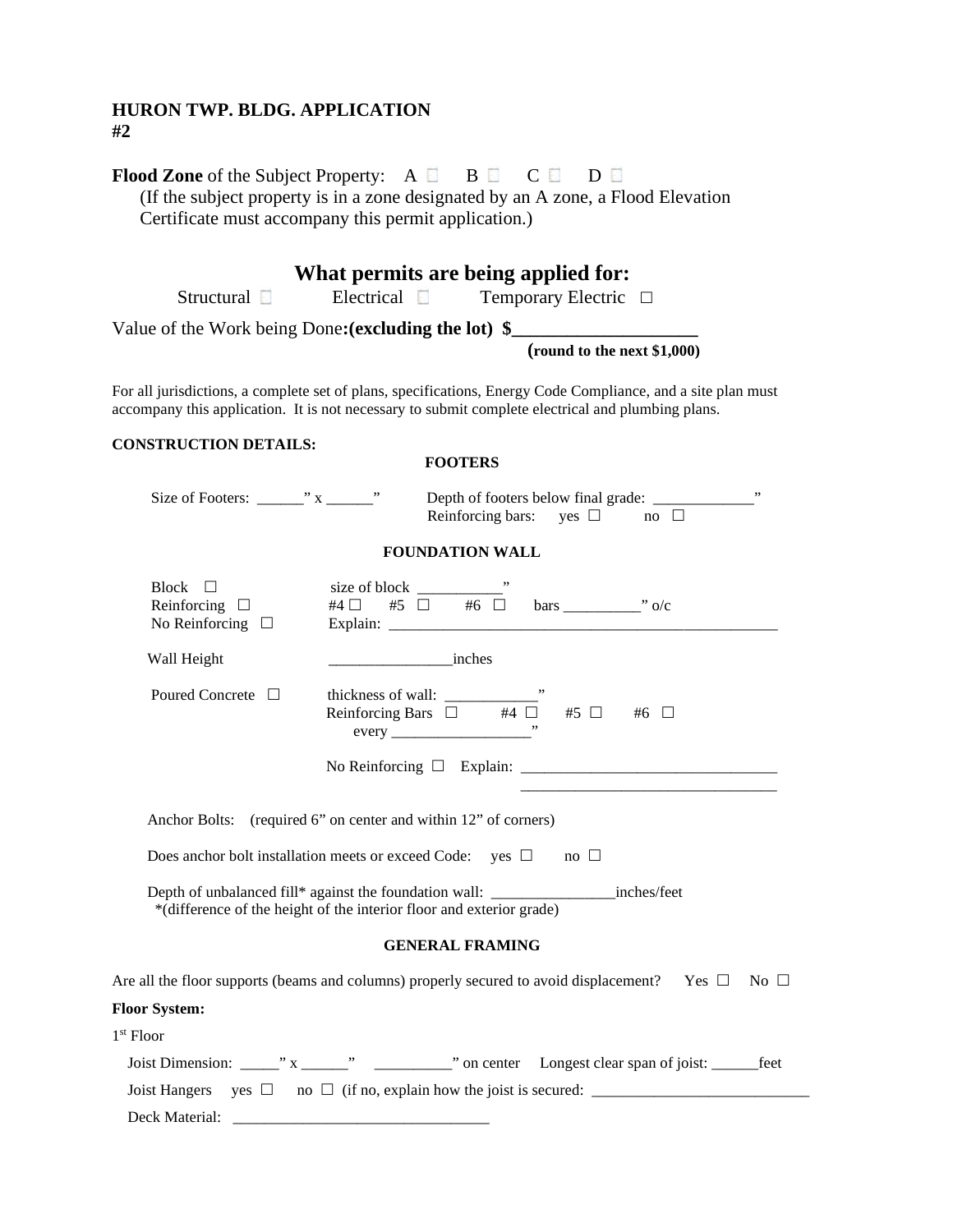#### **HURON TWP. BLDG APPLICATION (#3)**

| $2^{ND}$ Floor:                                                                                          |
|----------------------------------------------------------------------------------------------------------|
|                                                                                                          |
|                                                                                                          |
|                                                                                                          |
| Walls:                                                                                                   |
|                                                                                                          |
|                                                                                                          |
| <b>Truss/Rafters:</b>                                                                                    |
| Site built $\Box$ Pre-Built $\Box$ (Requires Manufacturers Spec sheet)                                   |
| Truss Ties Required $\Box$                                                                               |
| Roof:                                                                                                    |
|                                                                                                          |
| Ice Guard Required □                                                                                     |
| $\text{Shingles: }$                                                                                      |
|                                                                                                          |
| If any changes or renovation is to be done to the electrical system, the following must be<br>completed: |

#### **ELECTRICAL (Current NEC Edition)**

Entrance Panel Size \_\_\_\_\_\_\_amp.

Service Overhead **U** Underground **U** 

**\*All receptacles are required to be tamper resistant**

**\*All outside receptacles are required to be weather resistant**

## **\*Ground fault interrupters required in all "wet" locations**

If any changes or renovation is to be done to the HVAC system, the following must be completed:

#### **HVAC**

| Fuel Type:                                    |  |  |                                                                             |  |
|-----------------------------------------------|--|--|-----------------------------------------------------------------------------|--|
| Natural Gas $\Box$ Electric $\Box$ LPG $\Box$ |  |  | Other                                                                       |  |
| Heating/Air Conditioning:                     |  |  |                                                                             |  |
|                                               |  |  | Forced Air Furnace I Radiant Baseboard I Heat Pump I Boiler I Central Air I |  |
| Seer Rating 11 12 13 14 15 16                 |  |  | Furnace Rating ________%                                                    |  |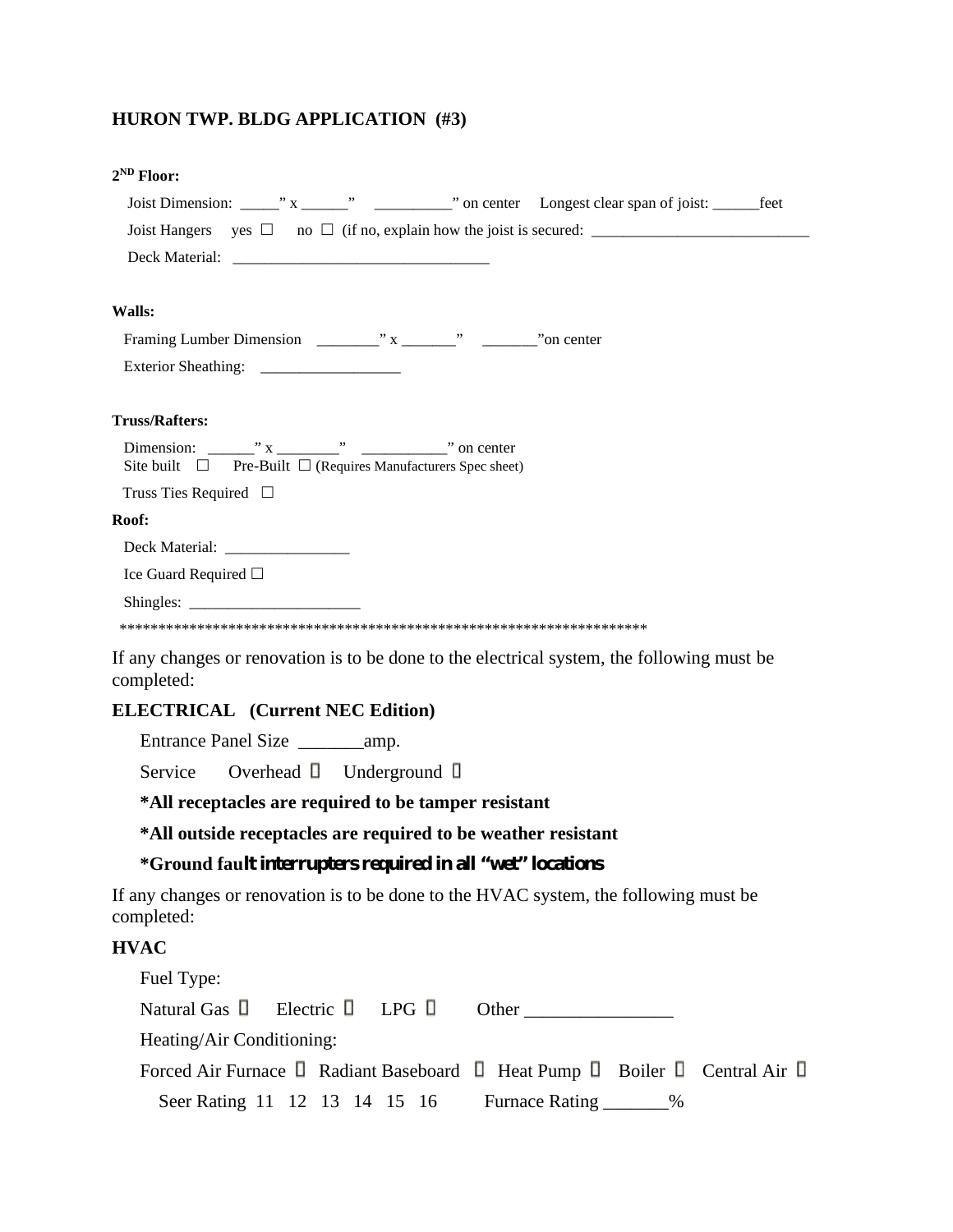#### **HURON TWP. BLDG. APPLICATION #4**

Complete applicable sections of the following Life-Safety section:

# **Life Safety:**

1. Are "hardwired" smoke detectors installed in each sleeping room, in the immediate vicinity of each sleeping area and on each floor including the basement.

 $\mathsf{ves} \quad \mathsf{no} \quad \Box$ 

- 2. Does at least one window in each sleeping area meet the following minimums:
	- a. sill height less than 44" from the floor
	- b. at least 5.7 square feet of openable area on the  $2<sup>nd</sup>$  floor and at least 5.0 square feet of openable area on the  $1<sup>st</sup>$  floor.
	- c. Minimum clear dimensions of: Minimum opening width 22" Minimum opening height 24" Operable from the inside of the room without keys or tools  $ves \t on \t 0$
- 3. Will all enclosed accessible areas under stairways be covered with at least one (1) layer of  $\frac{1}{2}$  drywall? yes  $\Box$  no  $\Box$
- 4. If there is an attached garage, is it completely separated from the residence with at least one (1) layer of ½" drywall and are all communicating doors rated for at least ½ hour? yes no  $\Box$
- 5. Is there a driveway opening, mailbox, or any other type of opening planned for the right-of- way area. ves  $\Box$  no  $\Box$  -**-CUTTING OF THE CURB IS ONLY PERMITTED WITH THE PROPER PERMIT FROM APPLICABLE JURISDICTION**

\_\_\_\_\_\_\_\_\_\_\_\_\_\_\_\_\_\_\_\_\_\_\_\_\_\_\_\_\_\_\_\_\_\_\_\_\_\_\_\_\_\_\_\_\_\_\_\_\_\_\_\_\_\_\_\_\_\_\_\_\_\_\_\_\_\_\_\_\_\_\_\_\_\_\_

\_\_\_\_\_\_\_\_\_\_\_\_\_\_\_\_\_\_\_\_\_\_\_\_\_\_\_\_\_\_\_\_\_\_\_\_\_\_\_\_\_\_\_\_\_\_\_\_\_\_\_\_\_\_\_\_\_\_\_\_\_\_\_\_\_\_\_\_\_\_\_\_\_\_\_

**Completely explain each "no" answer in the LIFE SAFETY section.**